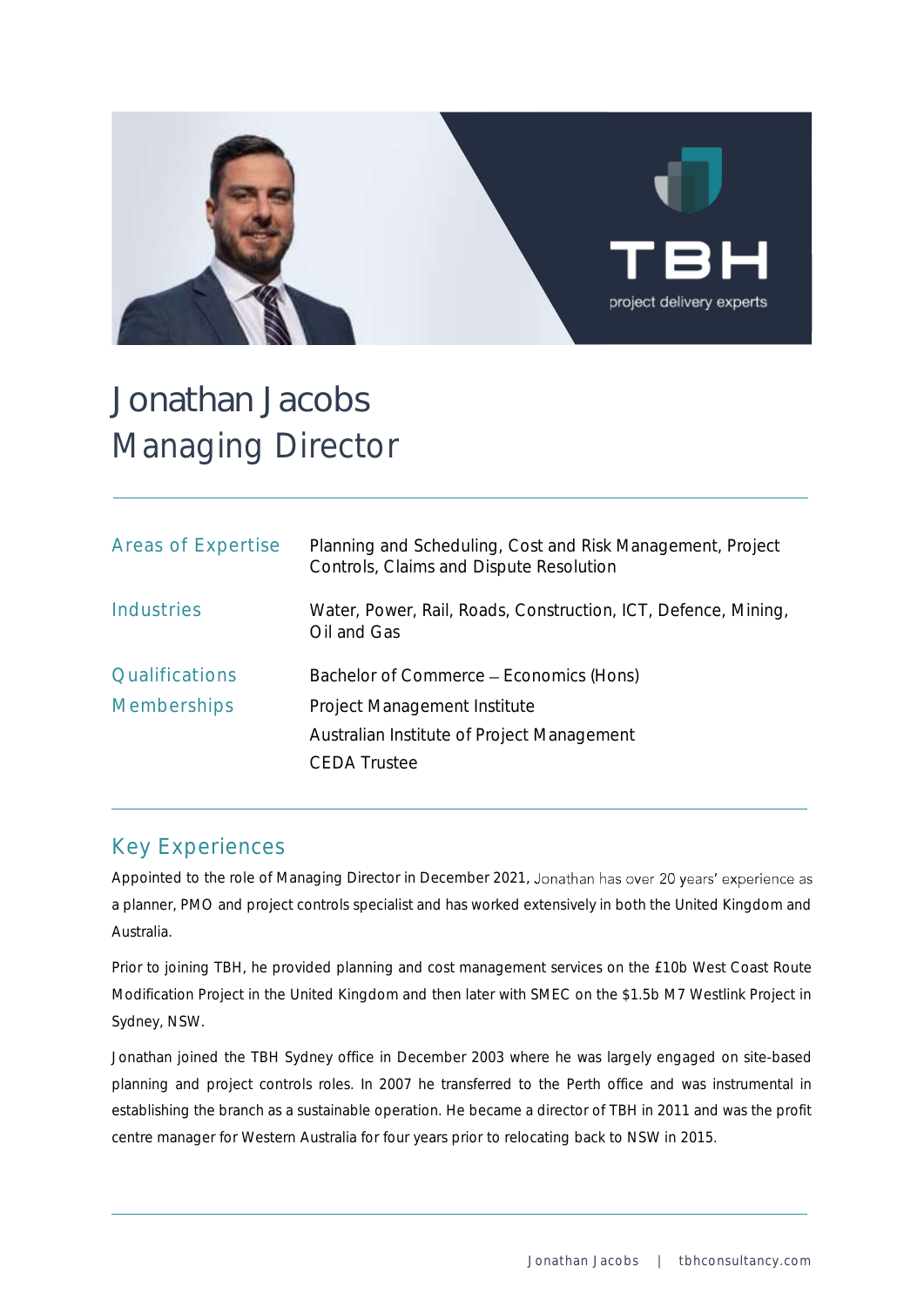Jonathan has a broad range of skills gained on a variety of projects valued between \$1m and \$50b across a diverse range of industries including major resources, oil and gas, transport infrastructure, power, water, health, commercial and residential construction.

Since moving back to NSW Jonathan has predominantly been engaged to provide advice on large infrastructure projects with the focus on project controls, scheduling, constructability, commercial and risk, change management, program and portfolio management.

Jonathan is the internal sponsor of TBH's project controls service group.

## Recent Project Highlights

- WaterNSW / WaterSecure Major Infrastructure Delivery (\$10b) As the Project Controls Lead, sitting within the Portfolio Delivery Management Partner PMO, established and managed estimating, cost, schedule, document control and reporting functions. This included but is not limited to drafting and approval of the Project Controls Plan, implementation of InEight Estimating, Controls, Contract and Document Controls Modules, implementation of P6 for planning and scheduling, leading constructability and risk workshops, uplift and finalisation of monthly reports, ongoing mentoring and training of project resources and QA of controls deliverables.
- WaterNSW Asset Delivery (\$200mpa) using TBH's custom tool, carried out a Maturity Assessment of Asset Delivery's project controls practices across a portfolio of over 100 projects, documented the current state, mapped benefits, collaboratively agreed the future state, conducted a gap analysis and developed a roadmap for delivery. Subsequently, established a small controls team to support the projects. This team developed and implemented cost, risk and scheduling frameworks, a cost and risk tool, automated dashboard reporting and detailed user guides and training. This team also provided cost management, planning and scheduling, risk management including SRA and QRA and reporting services to the projects.
- TransGrid Project Controls and Program / Portfolio Management conducted a maturity assessment of Works Delivery's project controls practices across a portfolio of over 200 projects, documented the current state, collaboratively agreed the future state, developed a roadmap for delivery and implemented the solution. This included integrated project controls frameworks, project delivery manual, work instructions, customised cost tool, improved scheduling practices and automated dashboard reporting.
- Osbourne South Shipyard (\$500m) and Future Submarine Facility (\$2b), ANI Provide Schedule Risk Analysis (SRA) and monthly schedule reviews. Developed interactive executive level dashboards with drill down capability. Both project dashboards capture the schedule, cost, risk and WHSE stream level which roll up to a summary. They also have common KPI's, metrics and legends to allow for ease of interpretation, track actual progress and display trend / lead indicators.
- Newcastle Light Rail (\$222m), Transport for New South Wales (TfNSW) Jonathan was engaged by TfNSW to assist the Managing Contractor in their efforts to provide a contractually compliant schedule and cost plan in order for TfNSW to achieve INSW gate approval. This included schedule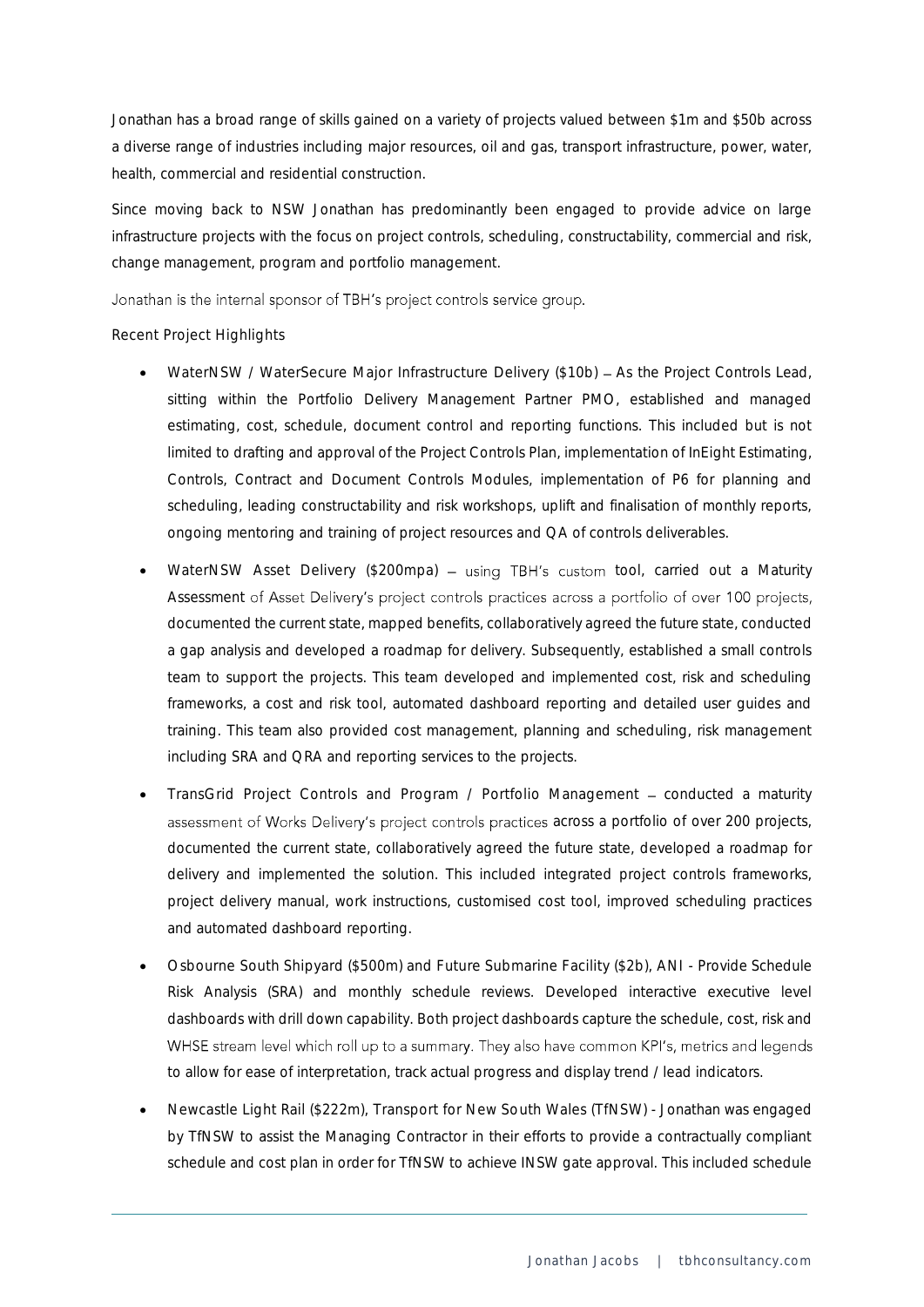review and redevelopment to achieve Contract dates; review of cost plans and cost loading the schedule according to TfNSW standards which included alignment of cost codes with schedule WBS; and establishing earned value reporting processes and templates.

- Martin Place Metro Station (\$2b), Macquarie Bank Macquarie submitted an unsolicited offer to TfNSW to construct two towers that are completely integrated with the Martin Place Metro Station which forms part of Sydney Metro – City to Southwest Line. Along with providing constructability advice, Jonathan worked with multiple stakeholders to develop an overall master program covering all stages of the project lifecycle including authority approvals, design, procurement, early works, construction including extensive earthworks, construction of two towers, station and concourse tunnel, commissioning and handover. This master schedule was a key element of Macquarie's proposal which was approved by cabinet. He was responsible for reviewing ECI Contract tender and final D&C schedule proposals and conducts regular due - diligence reviews of the Contractors schedule. This integrated station and over station development (OSD) model has since been adopted by Sydney Metro for all stations and OSD.
- WestConnex (\$16b), Sydney Motorway Corporation (SMC) originally engaged to review Contractor mitigation strategies and provide advice on the commercial cost benefit analysis of implementing those strategies. The role then evolved to providing monthly schedule reviews, conducting schedule risk analysis' developing a master schedule and executive dashboard reports for all project stages. This reporting provided consistent reliable information and trend analysis, which allowed for accurate forecasting, facilitating effective decision making. As the projects, progressed Jonathan was appointed as the independent progress assessor for M4 widening releasing mitigation deed funds to the Contractor on completion of the works. He was also engaged as an expert concerning Contractor extension of time claims.

Further to this, Jonathan imbedded a small team of TBH project controls specialists within SMC to establish and maintain the Integrated Project Controls function for the M4/M5 Link and Rozelle Interchange. This included the integration of the key control's disciplines of time, cost, risk, change, quality assurance and reporting through the reference design, procurement and then ongoing into the delivery phase.

• RMS "Wave" Control (\$16b), Roads and Maritime Services (RMS) – The 'Wave Control' project has been established to define and implement a governance framework for implementation of consistent, integrated program controls across all infrastructure projects. Jonathan managed and played an active part in the delivery of a Schedule Management Framework, which formed, along with cost, risk and reporting, components of the overall Project Management Framework. One of the deliverables was a portfolio master schedule that linked automatically to RMS reports and also provided visibility at a program and project level. Schedules were also integrated with the risk and cost tools. Jonathan was actively involved in the roll out of the new project controls tools providing training and driving change for RMS staff over a period of 4 months. Jonathan was also responsible for imbedding a small team of project controls specialists to facilitate the change and provide ongoing support.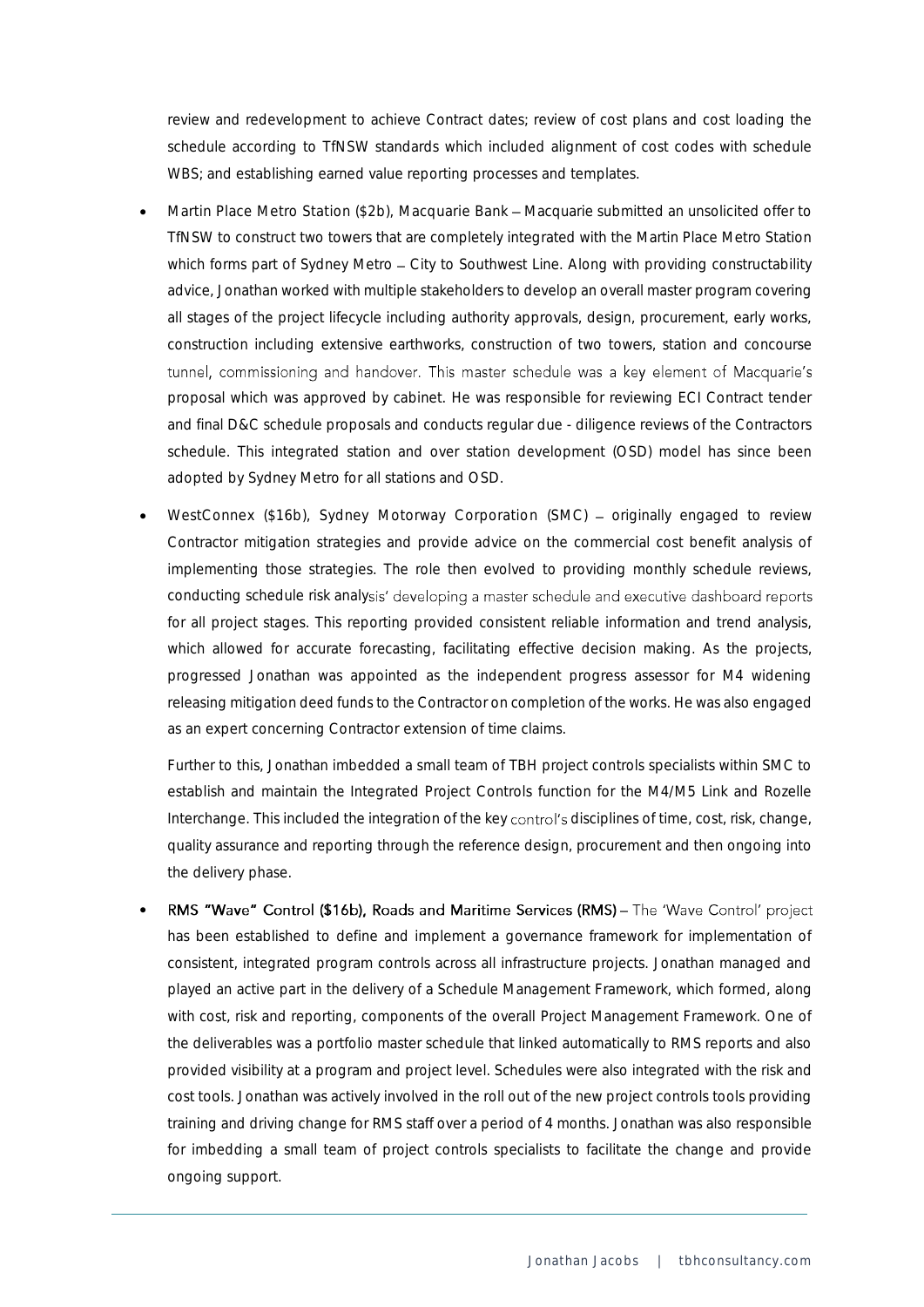- Western Sydney Airport (\$4b), Department of Infrastructure and Regional Development (DIRD) - developed a master schedule for all the works from planning through to first flights, which included constructability advice and serval rail connection options. He also provided commercial and procurement advice which was included in the approved business case.
- Sydney Metro City to Southwest (\$10b), Transport for New South Wales (TfNSW) conducted a peer review of Transports Master Schedule which included greenfield tunnelling and station construction as well as brownfield line upgrades largely within a possession regime. He provided advice on logic, productivity rates, constructability, risks and opportunities. A key value add was in the provision of alternative procurement strategy options which allowed for staggered handovers between packages adding more contingency to the schedule.

Jonathan has also presented a number of training seminars on Microsoft Project, Primavera, critical path planning and delay analysis.

Jonathan's work at TBH includes:

Time, Risk and Cost Control and Reporting

- Development and implementation of planning and reporting specifications and policy
- Development of tender, design, procurement and construction schedules
- Creating and managing overall development program delivery strategies
- Development of master schedules
- Assessment of construction methodologies and mitigation strategies
- Assessment of procurement strategies, constructability and delivery options
- Budgets, cash flows and financial modelling, cost planning and control
- Progress monitoring and reporting
- Schedule risk analysis
- Contributed to qualitative and quantitate risk assessments
- Facilitated risk workshops, develop and maintain risk and issues registers
- Developed and maintained project to executive level reporting and dashboards

## Change Management

- Stakeholder engagement and management
- Process mapping and evaluation of change requirements
- Develop and implement change management plans
- Mentoring, training and development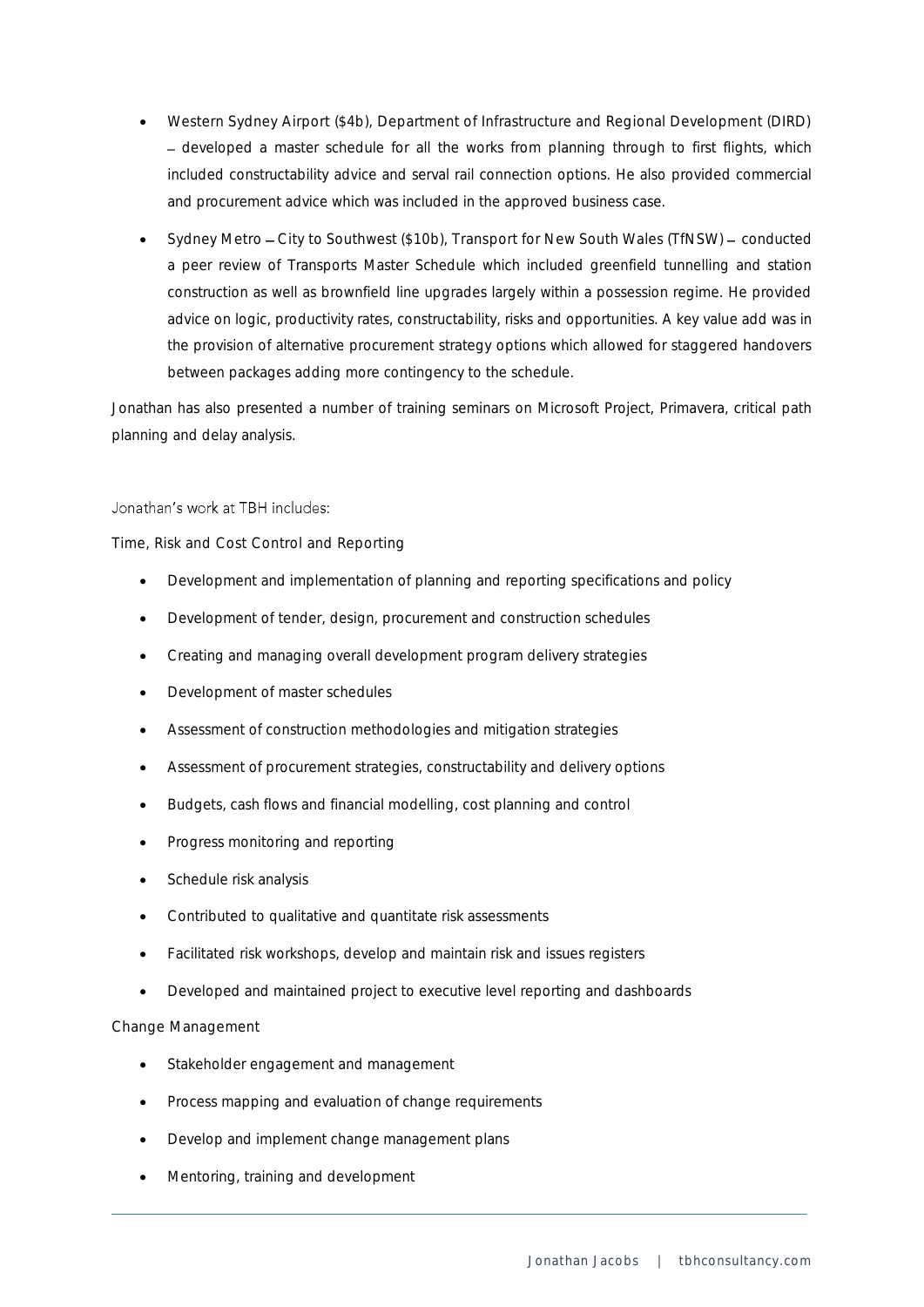Claims Preparation and Advice

- Expert reports on delay, disruption and acceleration
- Contract administration and change control

| <b>Project Name</b>                                              | Client                       | Role                                      | Year                |
|------------------------------------------------------------------|------------------------------|-------------------------------------------|---------------------|
| Water Projects                                                   |                              |                                           |                     |
| Major Infrastructure Delivery                                    | WaterNSW /<br>WaterSecure    | Project Controls Lead                     | $2020 -$<br>Present |
| Asset Delivery Program                                           | WaterNSW                     | Project Controls                          | $2020 -$<br>Present |
| 3 Dams Project                                                   | WaterNSW                     | Strategic Advice                          | 2020                |
| Project Controls Maturity<br>Assessment                          | WaterNSW                     | Project Controls                          | 2019                |
| Scheduling Capability Strategy                                   | Sydney Water                 | Strategic Advisory &<br>Change Management | 2018                |
| Port Hedland Pump Station<br>No.11 and Pressure Mains<br>Project | Correct Line                 | Claims & Dispute<br>Resolution            | 2013 - 2014         |
| Mundaring Weir                                                   | ATJV/Brookfield<br>Multiplex | Planning & Scheduling                     | 2010 - 2012         |
| Alkimos WWTP                                                     | <b>Brookfield Multiplex</b>  | Planning & Scheduling                     | 2010                |
| Wellington Dam                                                   | Water Corporation            | Planning & Scheduling                     | 2008                |
| Stirling Dam                                                     | Water Corporation            | Planning & Scheduling                     | 2008 - 2009         |
| <b>Busselton Flood Protection</b>                                | Water Corporation            | Planning & Scheduling                     | 2007 - 2008         |
| Wyong Emergency Drought<br><b>Relief Measures</b>                | Wyong Shire Council          | Planning & Scheduling                     | 2005                |
|                                                                  |                              |                                           |                     |
| <b>Transport Projects</b>                                        |                              |                                           |                     |
| M7 Widening                                                      | <b>RMS</b>                   | Planning & Scheduling                     | 2019                |
| Memorial Avenue                                                  | <b>RMS</b>                   | Planning & Scheduling, 4D<br>& 5D         | 2018                |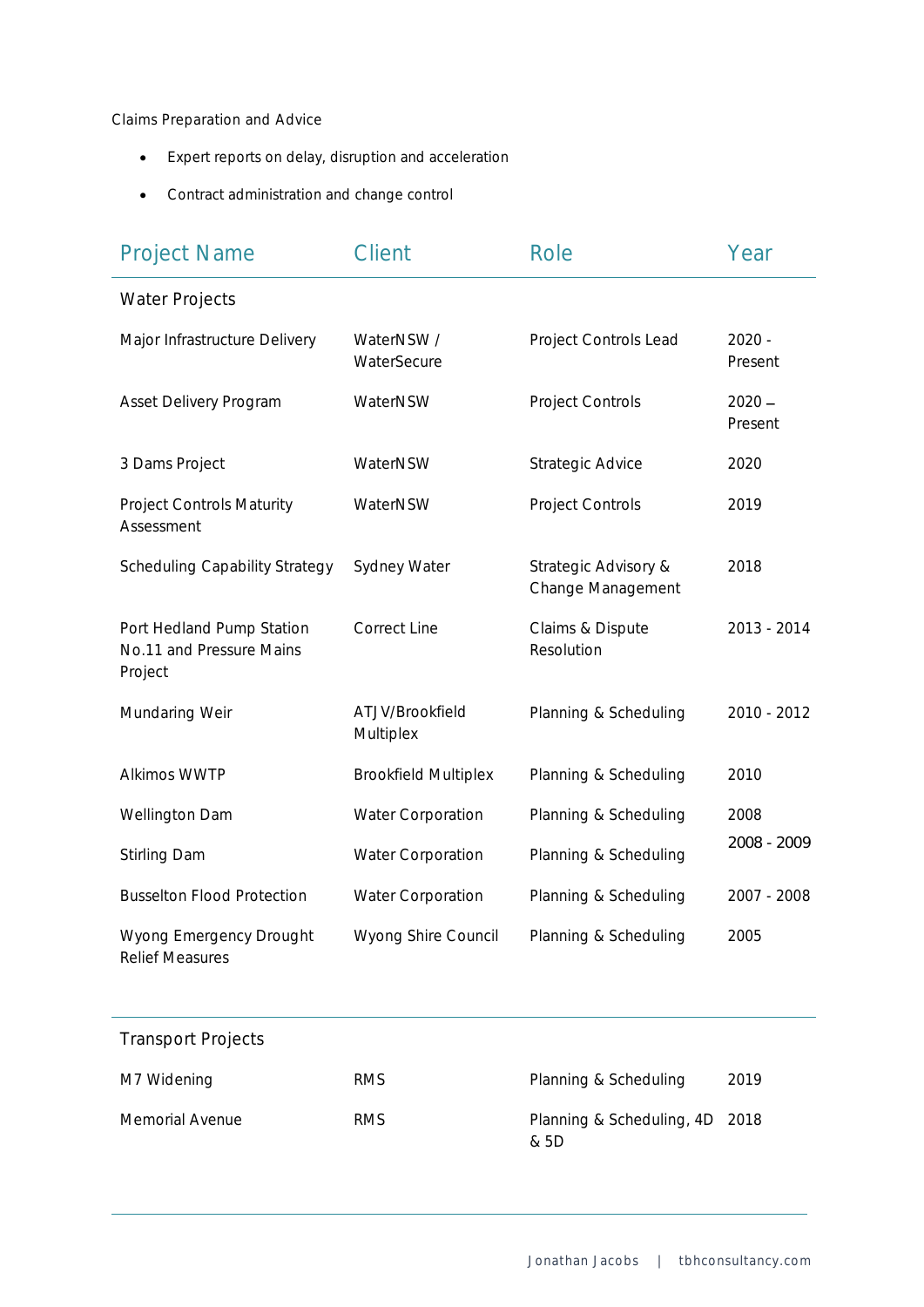| <b>Project Name</b>                          | Client                | Role                                                                  | Year                |
|----------------------------------------------|-----------------------|-----------------------------------------------------------------------|---------------------|
| Regional Program Office                      | <b>RMS</b>            | <b>Project Controls</b>                                               | 2018                |
| Newcastle Light Rail                         | <b>TfNSW</b>          | Project Controls                                                      | 2017                |
| Martin Place Metro Station and<br><b>OSD</b> | Macquarie Bank        | Planning & Scheduling,<br>Constructability                            | $2016 -$<br>Present |
| WestConnex - M4 East                         | <b>SMC</b>            | Planning, Risk &<br>Commercial                                        | 2016 - 2018         |
| WestConnex - M4/M5 Link                      | <b>SMC</b>            | Project Controls                                                      | 2016 - 2018         |
| WestConnex - Rozelle                         | <b>SMC</b>            | Project Controls                                                      | 2016 - 2018         |
| WestConnex - New M5                          | <b>SMC</b>            | Planning, Claims &<br><b>Dispute Resolution</b>                       | 2015 - 2020         |
| WestConnex - M4 Widening                     | <b>SMC</b>            | Planning, Risk &<br>Commercial, Claims &<br><b>Dispute Resolution</b> | 2015 - 2017         |
| Project 5 - Kingsford Smith                  | <b>BMD</b>            | Planning & Scheduling                                                 | 2015 - 2016         |
| Project Wave                                 | <b>RMS</b>            | Portfolio Management,<br>Project Controls                             | 2015 - 2017         |
| Sydney Metro - City &<br>Southwest           | <b>TfNSW</b>          | Planning & Scheduling                                                 | 2015                |
| Western Sydney Airport                       | <b>DIRD</b>           | Planning &<br>Constructability                                        | 2015 - 2017         |
| Northern Beaches Hospital<br>Roads           | Ferrovial/York JV     | Planning & Scheduling                                                 | 2015                |
| Townsville Airport                           | <b>QAL</b>            | Planning & Scheduling                                                 | 2015                |
| Perth Freight Link                           | <b>MRWA</b>           | Planning & Scheduling                                                 | 2015                |
| Perth Airport Expansion                      | <b>Built Environs</b> | Planning, Claims &<br><b>Dispute Resolution</b>                       | 2013 - 2015         |
| <b>Esperance Port Access</b><br>Corridor     | John Holland Group    | Planning & Scheduling                                                 | 2012                |
| T155 Solomon Spur                            | <b>UGL Limited</b>    | Claims & Dispute<br>Resolution                                        | 2012                |
| <b>Bunbury Port Access Project</b>           | Fulton Hogan          | Planning & Scheduling                                                 | 2011                |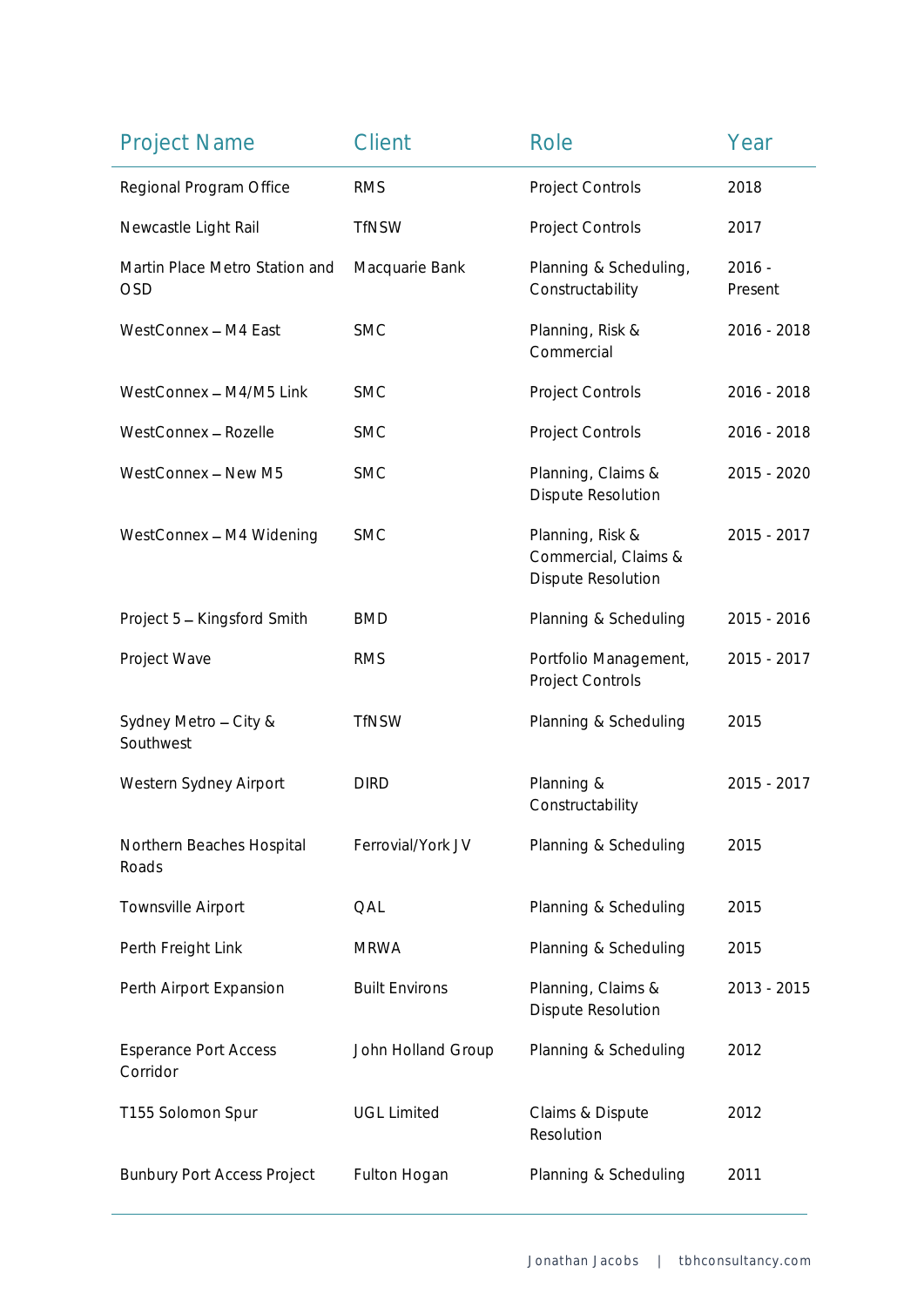| <b>Project Name</b>                                    | Client                      | Role                                     | Year        |
|--------------------------------------------------------|-----------------------------|------------------------------------------|-------------|
| Westnet Midwest Rail Project                           | Laing O'Rourke              | Planning & Scheduling                    | 2010        |
| Qantas Perth Domestic<br><b>Terminal Redevelopment</b> | John Holland                | Planning & Scheduling                    | 2008        |
| Southern Suburbs Rail Link                             | O'Donnell Griffin           | Planning & Scheduling                    | 2007        |
| Lane Cove Tunnel                                       | Parsons Brinkerhoff         | Site Planner                             | 2004        |
| Regional Fast Rail Project                             | Thiess/Alstom JV            | Claims & Dispute<br>Resolution           | 2004        |
| <b>Bass Highway Extension</b>                          | Mallesons Stephen<br>Jaques | Claims & Dispute<br>resolution           | 2004        |
| Oil and Gas Projects                                   |                             |                                          |             |
| Gorgon                                                 | Chevron                     | Claims & Dispute<br>Resolution           | 2010 - 2015 |
| Pluto                                                  | John Holland                | Planning & Scheduling                    | 2008 - 2009 |
| Darwin LNG                                             | <b>Thiess</b>               | Claims & Dispute<br>Resolution           | 2005        |
| Resources Projects                                     |                             |                                          |             |
| CGP3 Controls Implementation MSP                       |                             | Project Controls                         | 2019        |
| <b>MSP Maturity Assessment</b>                         | <b>MSP</b>                  | Project Controls                         | 2019        |
| Hope Down 4 Mine Project                               | HFW/Rio Tinto               | Claims & Dispute<br>Resolution           | 2014        |
| Fuel Infrastructure Project                            | HFW/Rio Tinto               | Claims & Dispute<br>Resolution           | 2014        |
| Cape Lambert Power Station                             | HFW/Rio Tinto               | Claims & Dispute<br>Resolution           | 2014        |
| West Angeles Power Station                             | HFW/Rio Tinto               | Claims & Dispute<br>Resolution           | 2014        |
| Christmas Creek Plant<br>Optimisation                  | <b>FMG</b>                  | Planning & Scheduling,<br><b>O&amp;M</b> | 2013 - 2014 |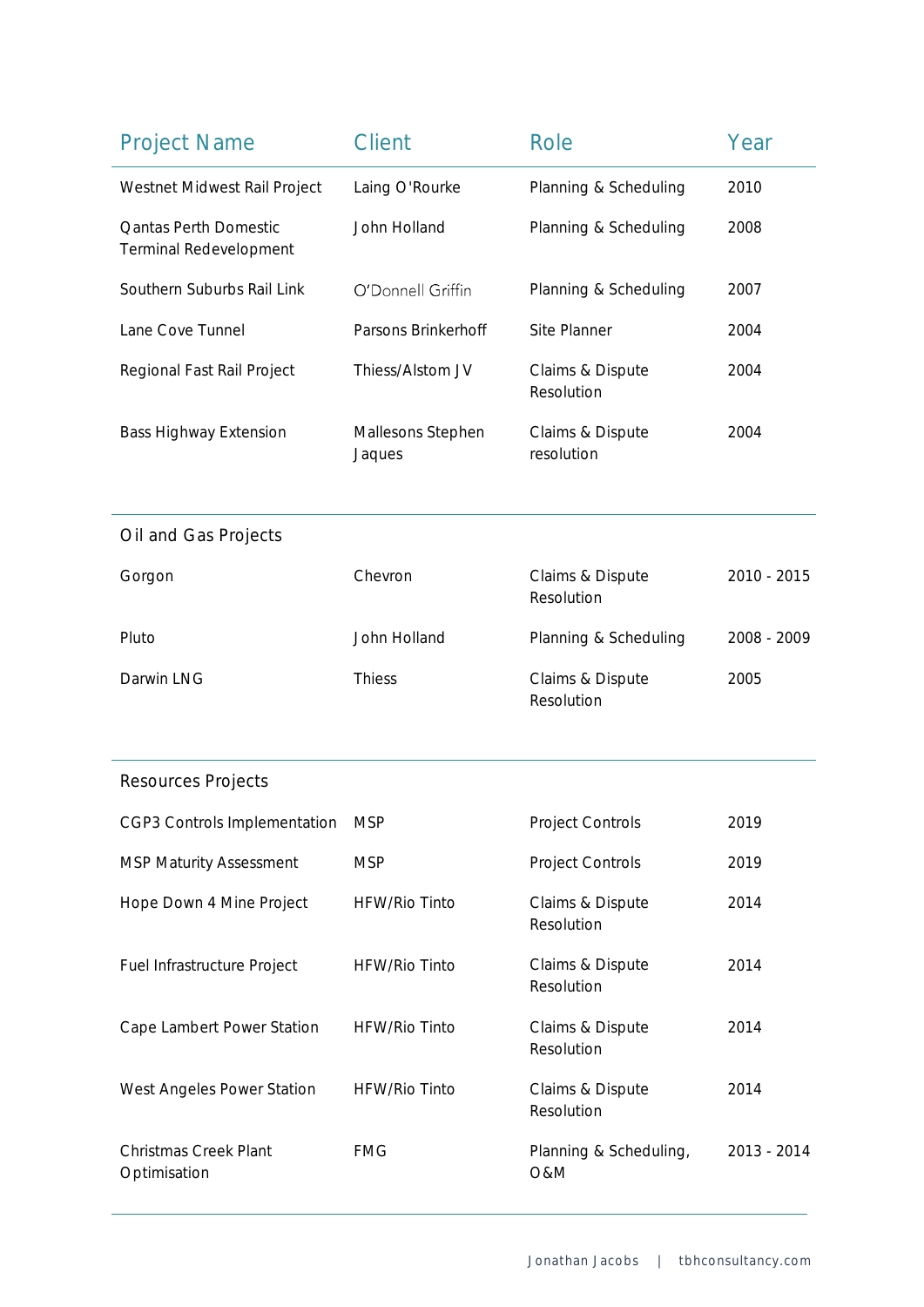| Project Name                                    | Client                                       | Role                           | Year                |
|-------------------------------------------------|----------------------------------------------|--------------------------------|---------------------|
| Roy Hill Accommodation<br>Village               | <b>Brookfield Multiplex</b>                  | Planning & Scheduling          | 2012                |
| Solomon                                         | <b>RCR Power</b>                             | Planning & Scheduling          | 2012                |
| Roy Hill Iron Ore                               | <b>Brookfield Multiplex</b>                  | Planning & Scheduling          | 2011 - 2012         |
| RGP5                                            | Matricon                                     | Claims & Dispute<br>Resolution | 2010                |
| RGP3                                            | John Holland                                 | Claims & Dispute<br>Resolution | 2010                |
| Cape Preston                                    | Catcon                                       | Planning & Scheduling          | 2008 - 2009         |
| Prominent Hill                                  | Catcon                                       | Site Planner                   | 2006 - 2007         |
| <b>Blackwater CHPP</b>                          | Laing O'Rourke                               | Site Planner                   | 2006                |
|                                                 |                                              |                                |                     |
| <b>Commercial Projects</b>                      |                                              |                                |                     |
| 140 George Street, Parramatta                   | Savills                                      | Planning & Scheduling          | 2018 - 2019         |
| Chevron HQ                                      | <b>Brookfield Multiplex</b>                  | Planning & Scheduling          | 2014                |
| 480 Hay Street                                  | <b>Bpi</b>                                   | Planning & Scheduling          | 2014                |
| Perth New Museum                                | Department of Treasury Planning & Scheduling |                                | $2014 -$<br>Present |
| Waterbank/Riverside                             | Lend Lease                                   | Planning & Scheduling          | 2012                |
| Kings Square                                    | Leighton Properties                          | Planning & Scheduling          | 2012 - 2015         |
| <b>Alluvion Tower</b>                           | Cape Bouvard                                 | Planning & Scheduling          | 2009 - 2010         |
| 915 Hay Street Perth (Dynons<br>Plaza)          | Stanford Property<br>Services                | Planning & Scheduling          | 2009 - 2010         |
| Raine Square                                    | Salta Construction                           | Planning & Scheduling          | 2008 - 2009         |
| Marina View North & South<br>Towers (Singapore) | Confidential                                 | Planning & Scheduling          | 2008 - 2009         |
| Stockland Head Office<br>Relocation             | Event Project<br>Management                  | Planning & Scheduling          | 2007                |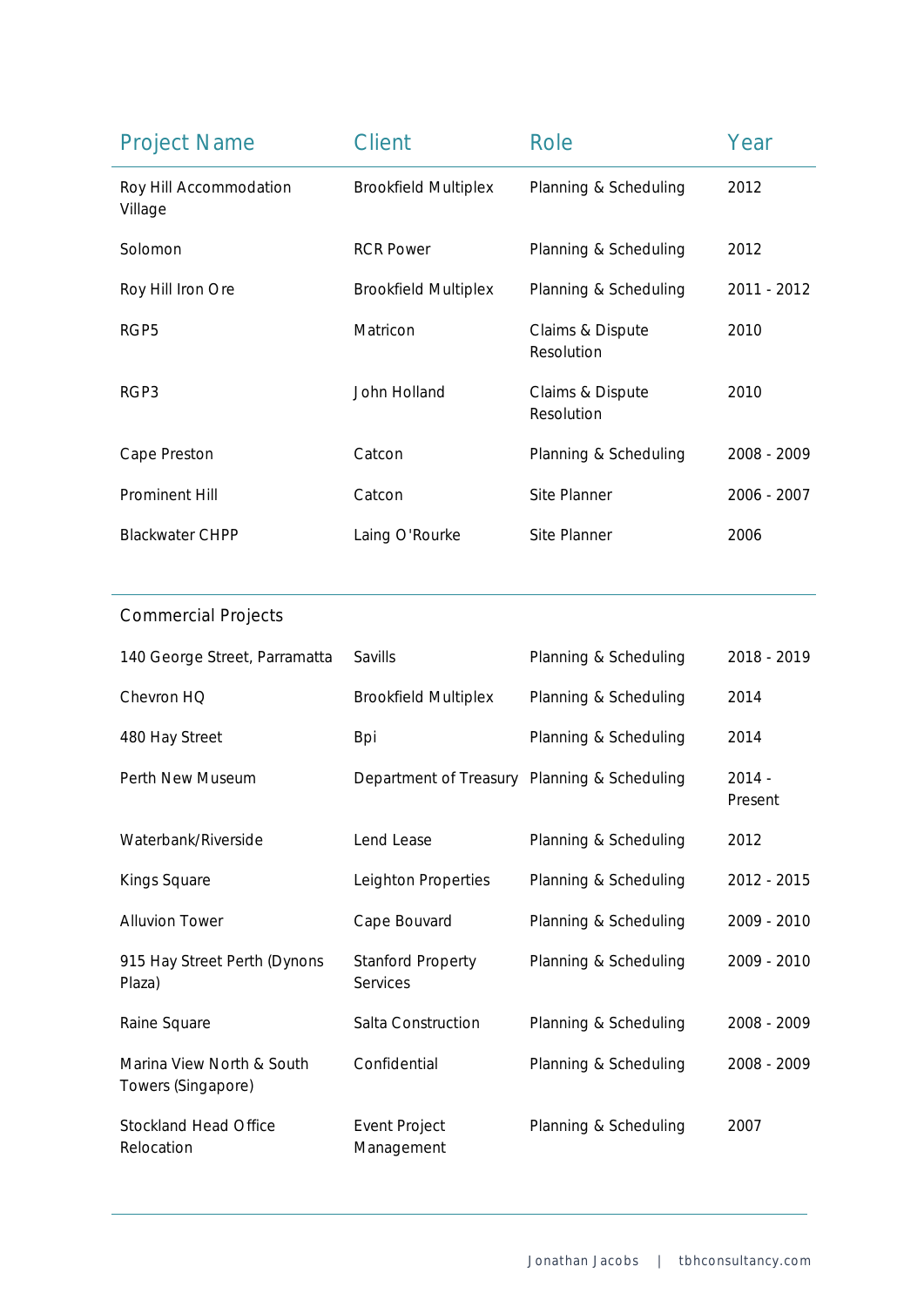| <b>Project Name</b>                  | Client                                             | Role                                                     | Year          |
|--------------------------------------|----------------------------------------------------|----------------------------------------------------------|---------------|
| Optus Head Office Relocation         | Baulderstone<br>Hornibrook                         | Planning & Scheduling                                    | $2005 - 2006$ |
| <b>Health Projects</b>               |                                                    |                                                          |               |
| HIN Programme Management             | Department of Health                               | <b>PMO</b>                                               | 2012          |
| Southern Inland Health<br>Initiative | Department of Finance<br>$-$ BMW                   | Planning & Scheduling                                    | 2012          |
| Albany Health Campus                 | Office of Strategic<br>Projects                    | Planning & Scheduling                                    | 2011 - 2013   |
| Midland Health Campus                | Office of Strategic<br>Projects                    | Planning & Scheduling                                    | 2011 - 2012   |
| New Children's Hospital              | John Holland                                       | Planning & Scheduling                                    | 2011 - 2013   |
| Fiona Stanley Hospital               | Department of Treasury Senior Planner<br>& Finance |                                                          | 2008 - 2014   |
| Nikol Bay Health Campus              | Office of Strategic<br>Projects                    | Planning & Scheduling                                    | 2011          |
| Retail Projects                      |                                                    |                                                          |               |
| David Jones Karrinyup                | <b>Taylor Robinson</b><br>Architects               | Planning & Scheduling                                    | 2010          |
| Ocean Keys Redevelopment             | Taylor Robinson<br>Architects                      | Planning & Scheduling                                    | 2010          |
| Rockingham Cinemas                   | <b>Broad Construction</b>                          | Planning & Scheduling                                    | 2008          |
| Residential Projects                 |                                                    |                                                          |               |
| The Moorings                         | Benchmark Projects<br>Australasia                  | Planning & Scheduling,<br>Claims & Dispute<br>Resolution | 2009 - 2010   |
| CeVue Apartments                     | Cape Bouvard                                       | Planning & Scheduling                                    | 2009 - 2010   |
| <b>Island Apartments</b>             | <b>NS Projects</b>                                 | Planning & Scheduling                                    | 2009          |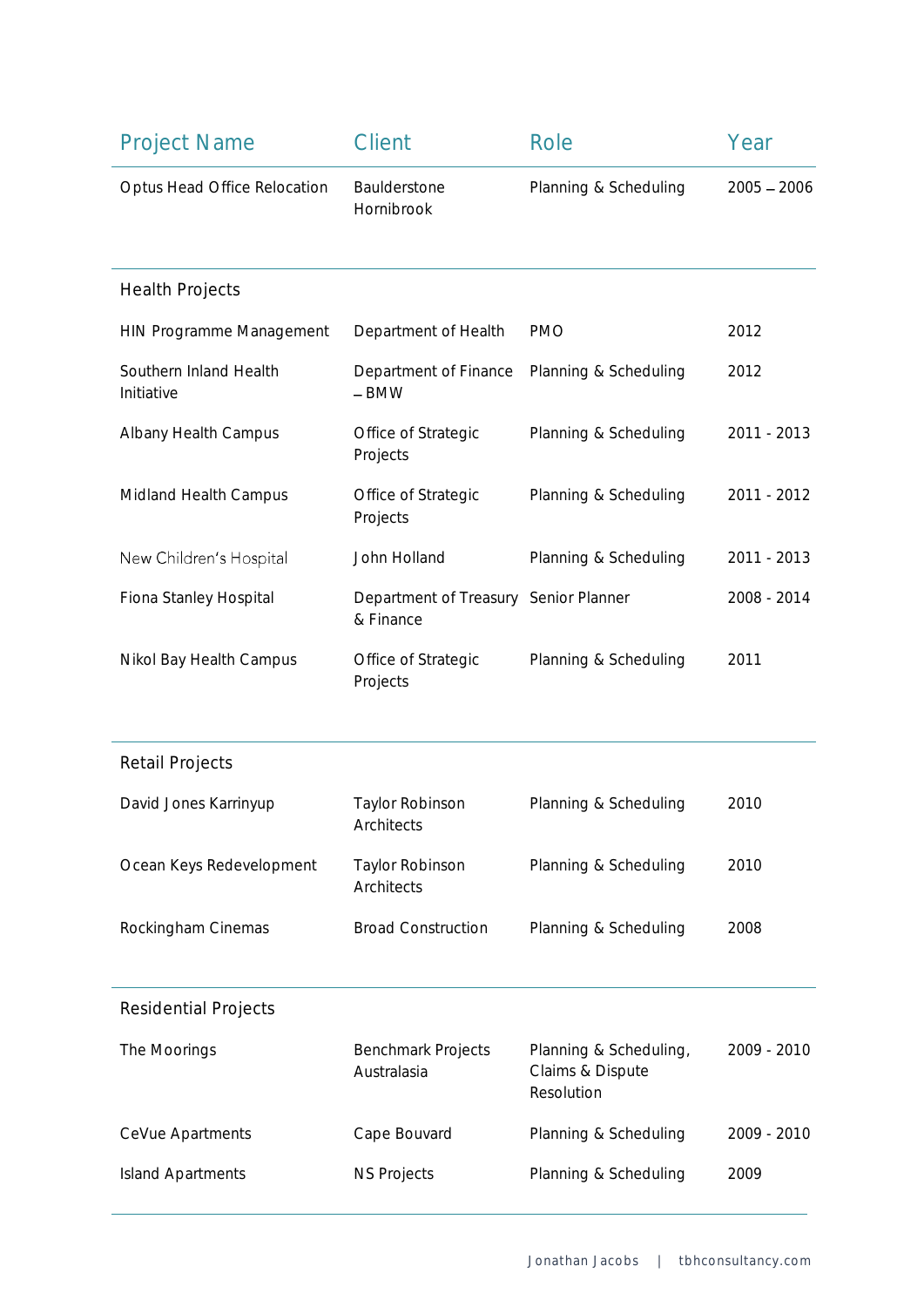| <b>Project Name</b>                     | Client                       | Role                  | Year        |
|-----------------------------------------|------------------------------|-----------------------|-------------|
| <b>Education Projects</b>               |                              |                       |             |
| <b>Schools PPP</b>                      | Appian Group                 | Planning & Scheduling | 2014        |
| Derby High School                       | <b>TAG Architects</b>        | Planning & Scheduling | 2012 - 2014 |
| East Dalyellup Primary School           | Kent Lyon Architects         | Planning & Scheduling | 2011        |
| Harvey Agricultural College             | <b>DWA Architects</b>        | Planning & Scheduling | 2010        |
| Narrogin Agricultural College           | <b>DWA Architects</b>        | Planning & Scheduling | 2010        |
| Presbyterian Ladies College             | Marcus Collins<br>Architects | Planning & Scheduling | 2009        |
| Landsdale School Project                | <b>Broad Construction</b>    | Planning & Scheduling | 2007        |
| IFFM Building, Wollongong<br>University | Baulderstone<br>Hornibrook   | Planning & Scheduling | 2007        |

| Power Projects                               |                               |                                                              |                     |
|----------------------------------------------|-------------------------------|--------------------------------------------------------------|---------------------|
| Kwinana Waste to Energy                      | Avertas                       | Planning and Scheduling,<br>Claims and Dispute<br>Resolution | $2019 -$<br>Present |
| <b>TransGrid Major Projects</b><br>Portfolio | TransGrid                     | Portfolio and Project<br>Controls                            | $2019 -$<br>Present |
| Project Energy Connect                       | TransGrid                     | Project Controls                                             | $2019 -$<br>Present |
| TransGrid Portfolio<br>Management            | TransGrid                     | Portfolio and Project<br>Controls                            | 2018 - 2019         |
| Acumen/iHub Smart Meters                     | iHub                          | Planning & Change<br>Management                              | 2018                |
| Colgar Wind Farm                             | Catcon                        | Planning & Scheduling                                        | 2009                |
| <b>Bluewaters Power Station U/2</b>          | Pacific Industrial<br>Company | Planning & Scheduling                                        | 2009                |
| <b>Condamine Power Station</b>               | Catcon                        | Planning & Scheduling                                        | 2008                |